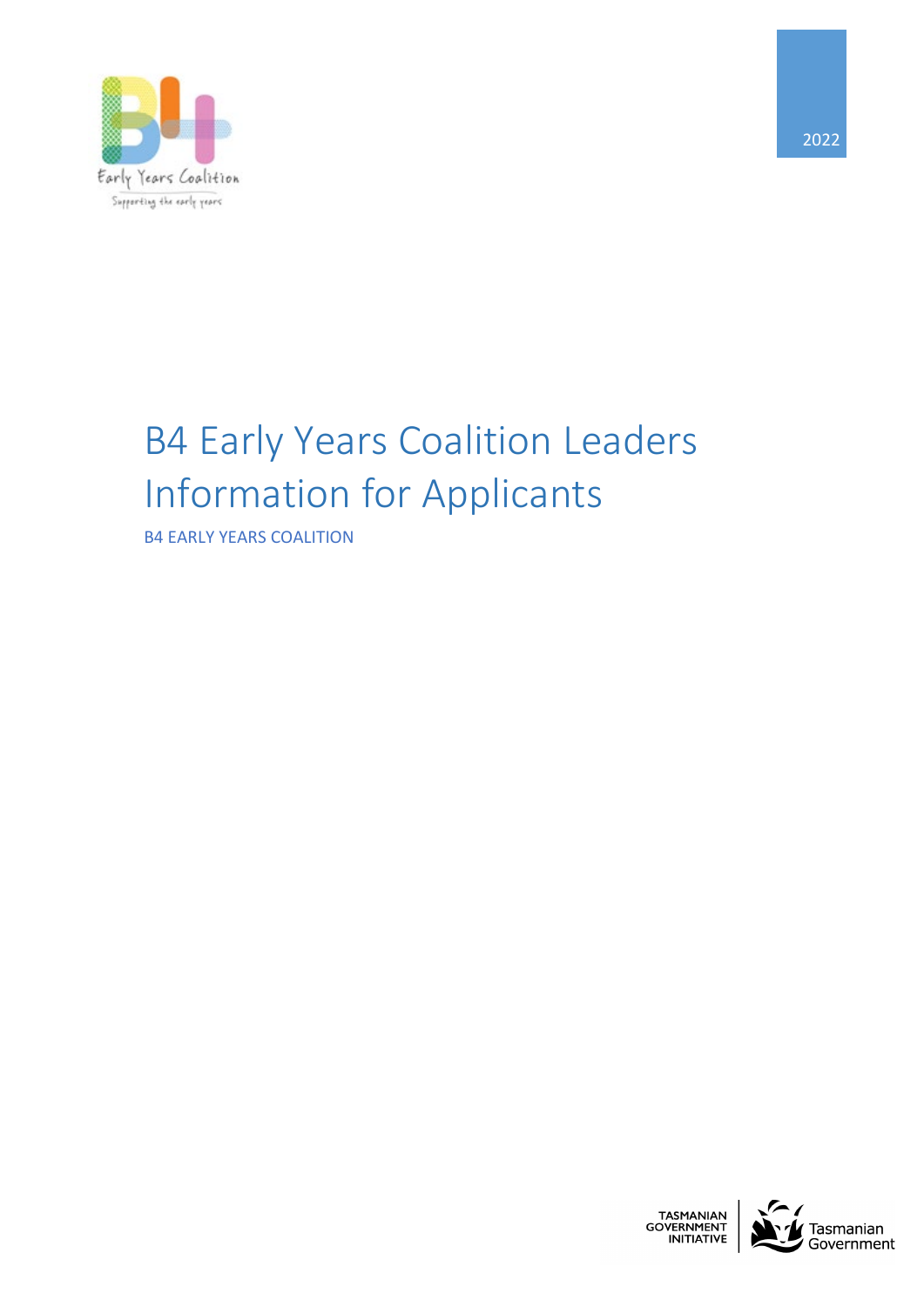

# **B4 Early Years Coalition Leaders Information for Applicants**

# Contents

<span id="page-1-0"></span>

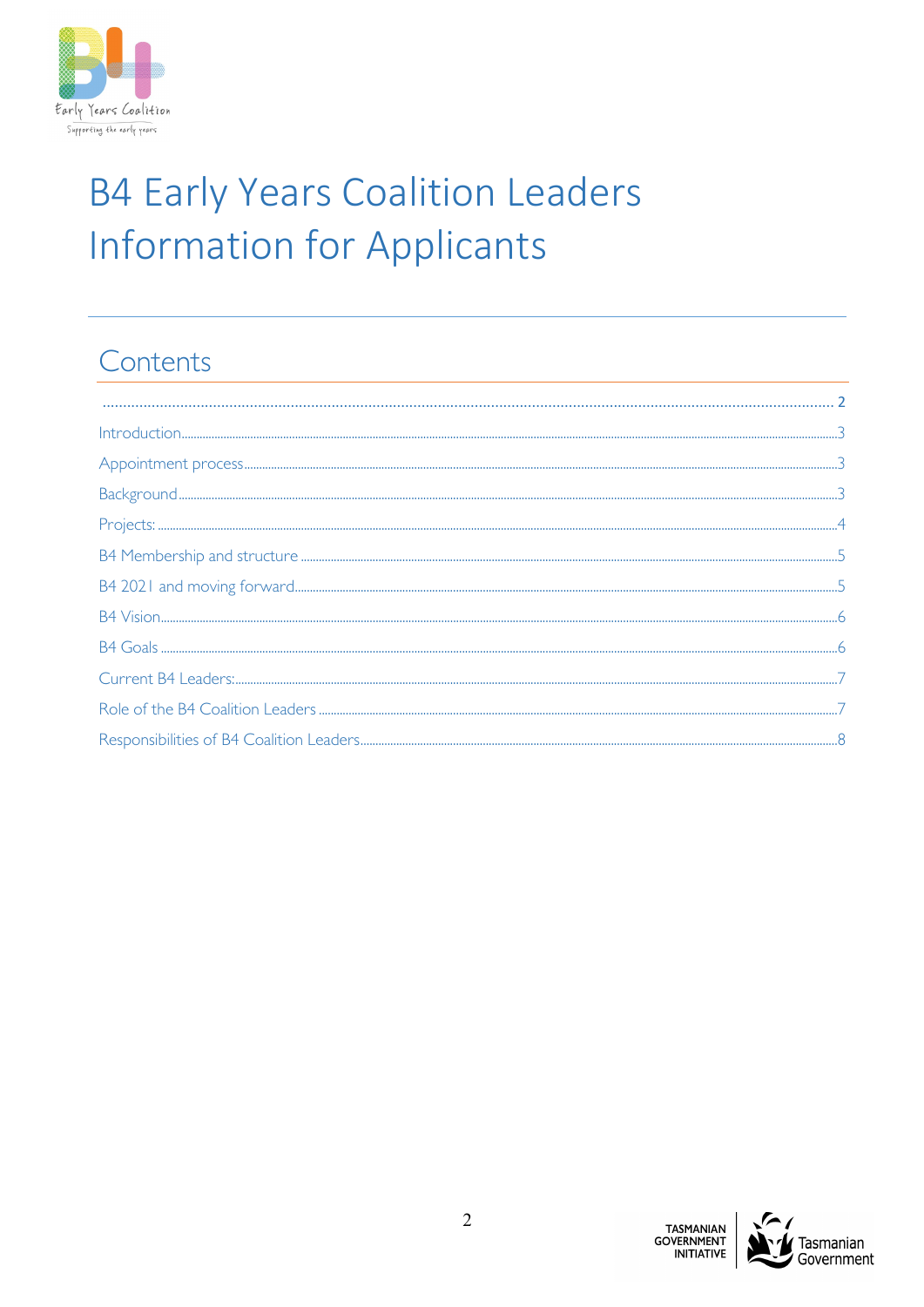

### <span id="page-2-0"></span>Introduction

B4 is seeking, passionate, skilled individuals or Organisational representatives not necessarily from the early years sector to work with B4 to meet both its current commitments and those identified with the 'It takes a Tasmanian Village' - Child and Youth Wellbeing Strategy (the Strategy) in regard to The First 1000 Days. B4 is seeking Leaders who will drive this work forward and support all Tasmanian children receive the support when and where they need it to thrive.

This pack is for applicants, either individuals or a nominated representative from an Organisation, interested in becoming a B4 Early Years Coalition (B4) Leader (B4 Leader).

# **Eligibility**

- o Individuals and or an Organisational representative must work and reside in Tasmania.
- o Support the principles and articles in the [United Nations Convention on the Rights of the Child](https://www.ohchr.org/EN/ProfessionalInterest/Pages/CRC.aspx)
- o Comply with Department of Justice Child Safe Organisation requirements, including holding a current and valid registration to see: [Work with Vulnerable people](https://www.cbos.tas.gov.au/topics/licensing-and-registration/work-with-vulnerable-people/applications/apply)
- o Meet the identified criteria as set out in the Expression of Interest (EOI) Application Form

To apply to be appointed as a B4 Leader:

- Complete the separate EOI form.
- Submit your Expression of Interest with your resume and any supporting material to: [B4@education.tas.gov.au](mailto:B4@education.tas.gov.au) by **COB Friday 25 February 2022**

# <span id="page-2-1"></span>Appointment Process

- 1. Lodge your application by COB Friday 25 February 2022
- 2. The Department of Education will convene a selection panel of three people comprising the B4 Co-chairs and Senior Project Officer, B4 Department of Education to consider the applications and make recommendations to the Minister for Education.
- 3. All members of the B4 are appointed by the Minister for Education.
- 4. Decisions will be communicated to applicants by mail and subsequently to the community through a media release.

# <span id="page-2-2"></span>Background

The B4 Early Years Coalition is a collective impact initiative launched 2016 as part of the Tasmanian Government's commitment to providing quality early learning and development experiences for all young children, regardless of where they live or their family background. The early years are a time of rapid change and development for children, as they learn and grow and discover the world around them. Positive experiences in the early years can set a child on a path for wellbeing and success now and throughout their lives.

The name B4 represents the early years of a child's life from pre-birth to age four, the years 'before' a child begins full-time school. B4 also represents the time before birth, recognising the importance of this very early stage of



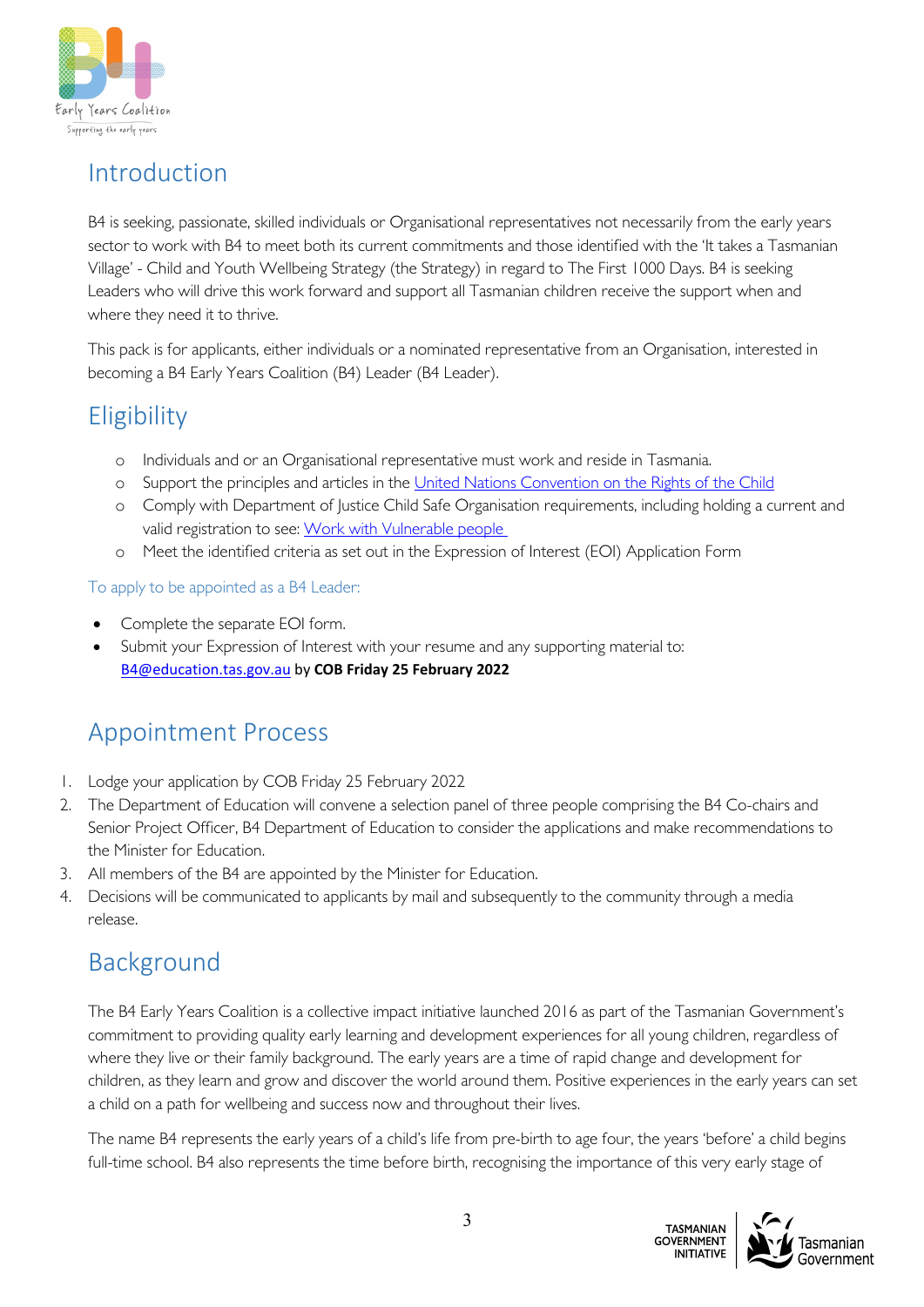

development. B4 as part of the governments' new Child and Youth Wellbeing (CYWB) Strategy has a key role in improving the focus on the First 1000 Days and has a number of clear deliverables against this work.

B4 connects people and organisations from across the Tasmanian community who are committed to supporting children from pre-birth to age 4, their families and communities. B4 is based on the 'collective impact' model (Kania and Kramer, 2011) where organisations and individuals from across diverse sectors work together to address social issues and drive social change.

B4 during these initial years has been focused on raising the awareness of the early years and ensuring all Tasmanians understand the importance of this period for healthy development for children, and the actions they can take to support children, their families and communities to get the supports they need to thrive.

# B4 Outcomes

B4 has delivered against a range of actions and activities in working towards its vision and goals with a snapshot of a few provided below:

#### <span id="page-3-0"></span>Projects

- [B4 Toolkit](https://b4.education.tas.gov.au/resources/the-b4-early-years-toolkit/) containing a range of resources and information developed to support everyone to take action everywhere, every day, to ensure all children in the early years get the best start.
- [B4 Community Storytellers Project](https://b4.education.tas.gov.au/projects/community-story-tellers-project/) upskills local trusted community members in the [B4 key messages o](https://publicdocumentcentre.education.tas.gov.au/library/Shared%20Documents/B4%20The%20Early%20Years%20Story.PDF)n what all Tasmanian children need to get the best start and how to share a strategic and intentional story that will promote attitudinal and/or or behavioural change.
- B4 Grants 2021 focused on B4 Community Storytelling being an effective way to: "……. increase community understanding of the importance of the early years and change behaviour." Healthy Tasmania, 2019 B4 Early Years Story Tellers Project. Final report. P.2. Internal document through skilled, peer-to-peer transfer of early years knowledge through storytelling. The peers being natural community story tellers or leaders, not necessarily early years professionals. Currently 11 communities across Tasmania are implementing this project within their communities.
- [Making Marks](https://b4.education.tas.gov.au/projects/celebrating-childrens-art/) A Celebration of Childrens Art  $0 4$  years. This has been an ongoing project since 2019 where an inaugural exhibition of children's curated art was held at the Tasmanian Museum and Gallery. A range of supporting resources and documents have been developed to support families, communities and educators continue t celebrate and promote children and their Mark Making.

# Partnerships

- Telethon Kids Institute and The Frameworks Institute (US) National Core Story
- B4 / Early Childhood Australia Tasmanian Branch Forum 2021
- <span id="page-3-1"></span>• University of Tasmanian MILE Truck and Early Years pop up events for regional and remote communities

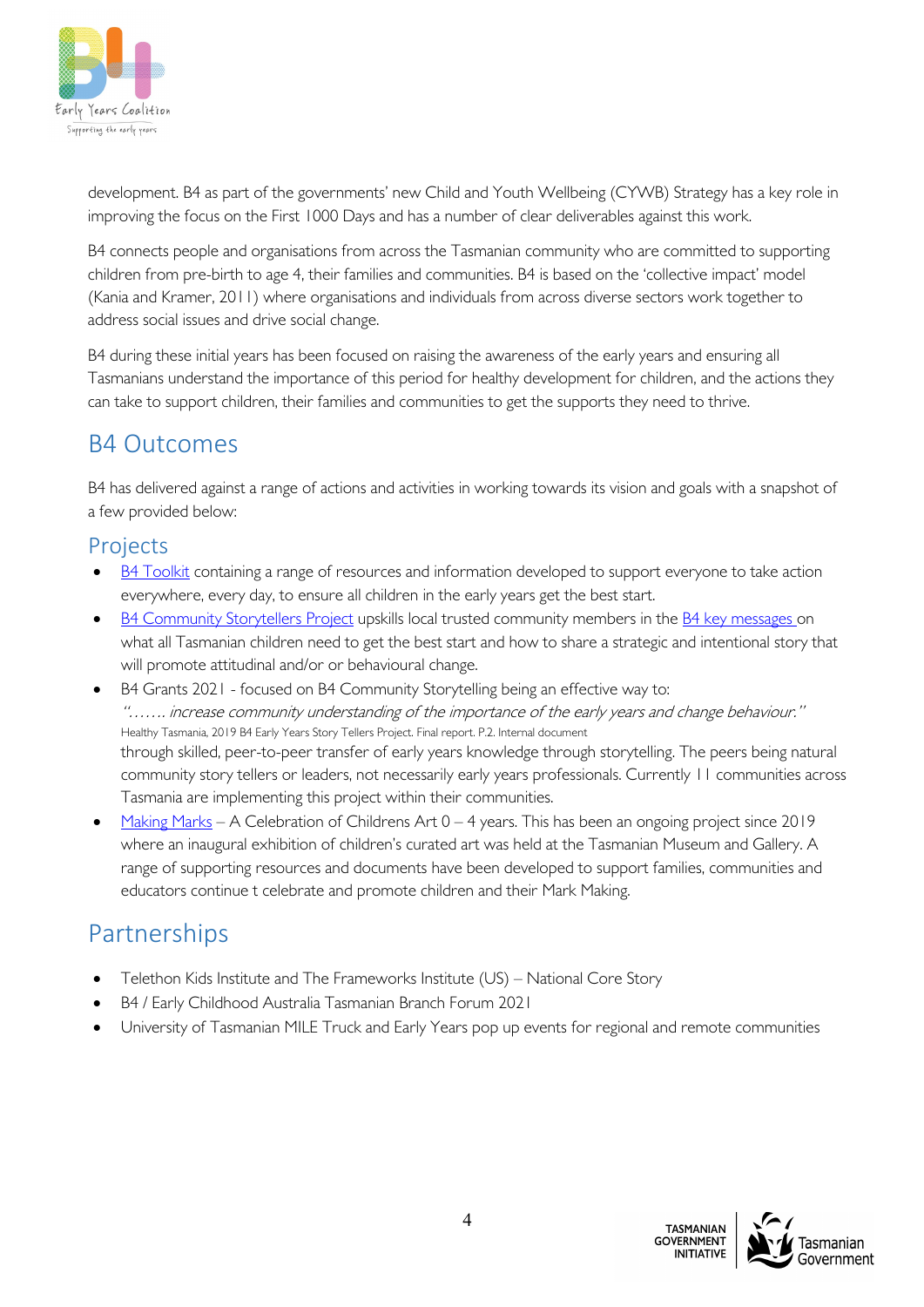

# B4 Membership and structure

The B4 Early Years Coalition consists of:

| <b>B4 Coalition Leaders</b> | Influential individuals and or Organisational representatives from                                                             |
|-----------------------------|--------------------------------------------------------------------------------------------------------------------------------|
|                             | diverse backgrounds who are active in B4 and fulfil nominated                                                                  |
|                             | Roles and responsibilities.                                                                                                    |
|                             |                                                                                                                                |
| <b>B4 Coalition Members</b> | Individuals and or Organisations located in Tasmania that are committed                                                        |
|                             | to supporting children in the early years and their families and take                                                          |
|                             | action against one or more of the B4 goals.                                                                                    |
|                             |                                                                                                                                |
| <b>B4 Supporters</b>        | Individuals or Organisations committed to supporting B4 and improving<br>outcomes for early years children and their families. |
|                             |                                                                                                                                |
| <b>B4 Friends</b>           | Leading individuals or Organisations in the early years sector invited by B4<br>to join.                                       |
|                             |                                                                                                                                |

# <span id="page-4-0"></span>B4 2022 and moving forward

Support for young children and their families is a whole of community responsibility. In September 2021, the State Government launched the 'It takes a Tasmanian Village' - Child and Youth Wellbeing Strategy (the Strategy). The Strategy aims to improve wellbeing for Tasmanian children and young people ages 0-25 through a range of wellbeing actions to implement or expand a range of services and programs. The Strategy also includes strategic policy actions to more closely orient policy and service systems towards child and youth wellbeing. This includes 'Strategic Priority 1: Improving our focus on the first 1,000 days', which lays out particular tasks for the B4 Coalition, relating to establishing a range of wellbeing indicators, evaluation practices and research opportunities to improve our understanding of policy and systems design for families in the first 1,000 days.

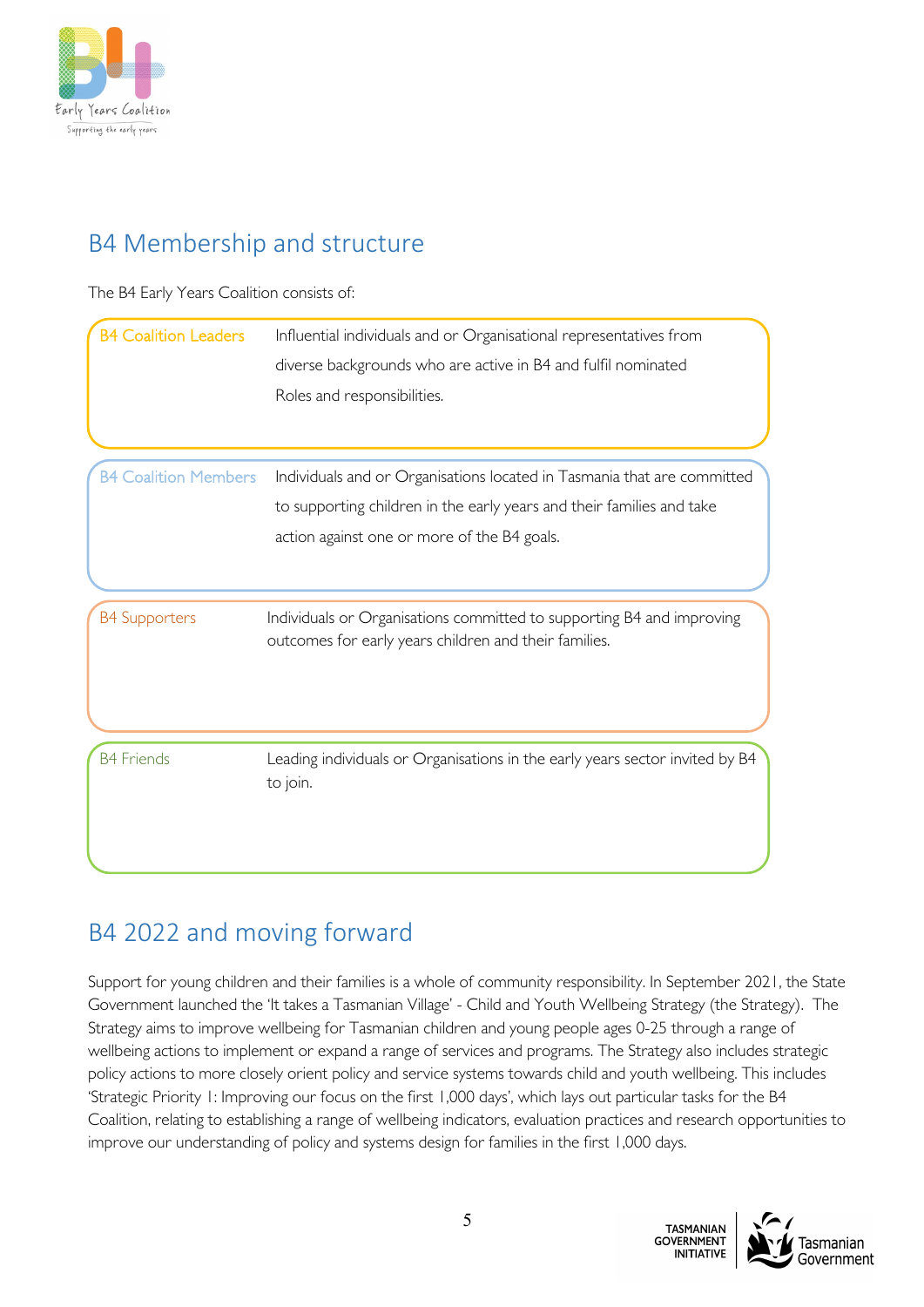

To enable B4 to meet both its current commitments and those identified with the Strategy in regard to the First 1000 Days B4 is recruiting to seven current vacant Leader positions, with a focus on ensuring B4 has the expertise, skills and knowledge to work across the wellbeing framework domains and the broader early childhood education and care sector.

### <span id="page-5-0"></span>B4 Vision

#### Every child in Tasmania is nurtured through the early years, no matter what.

# <span id="page-5-1"></span>B4 Goals

#### 1. Tasmanians value the early years

– and are aware of and understand the importance now and for the future of healthy development during pregnancy up to 4 years of age.

2. Tasmanians support the early years

– have the awareness, skills, knowledge resources and a role to support children during pregnancy to 4 years of age, their families and communities.

#### 3. Tasmanians work together to improve outcomes for the early years

– families, services, businesses and communities have the knowledge, skills and confidence to partner and ensure the best start for children during pregnancy to 4 years of age their families and communities.

### B4 Values

- o Child Focused
- o Holistic Strengths based
- o Inclusive
- o Influential
- o Informed
- o Transparent
- o Passionate
- o Courageous

### B4 Governance

B4 Leaders group consists of:

- 2 Co-Chairs to continue as currently appointed
- 2 Government representatives drawn from
	- o Strategy owner (Department of Communities Tasmania) and
	- o Backbone Agency (Department of Education)
- 12 Leaders will be identified through a public expression of interest and drawn from the following domains, sectors and skills:
	- o Business
	- o Community
	- o Lived experience
	- o Education
	- o Early Years
	- o Arts and Culture

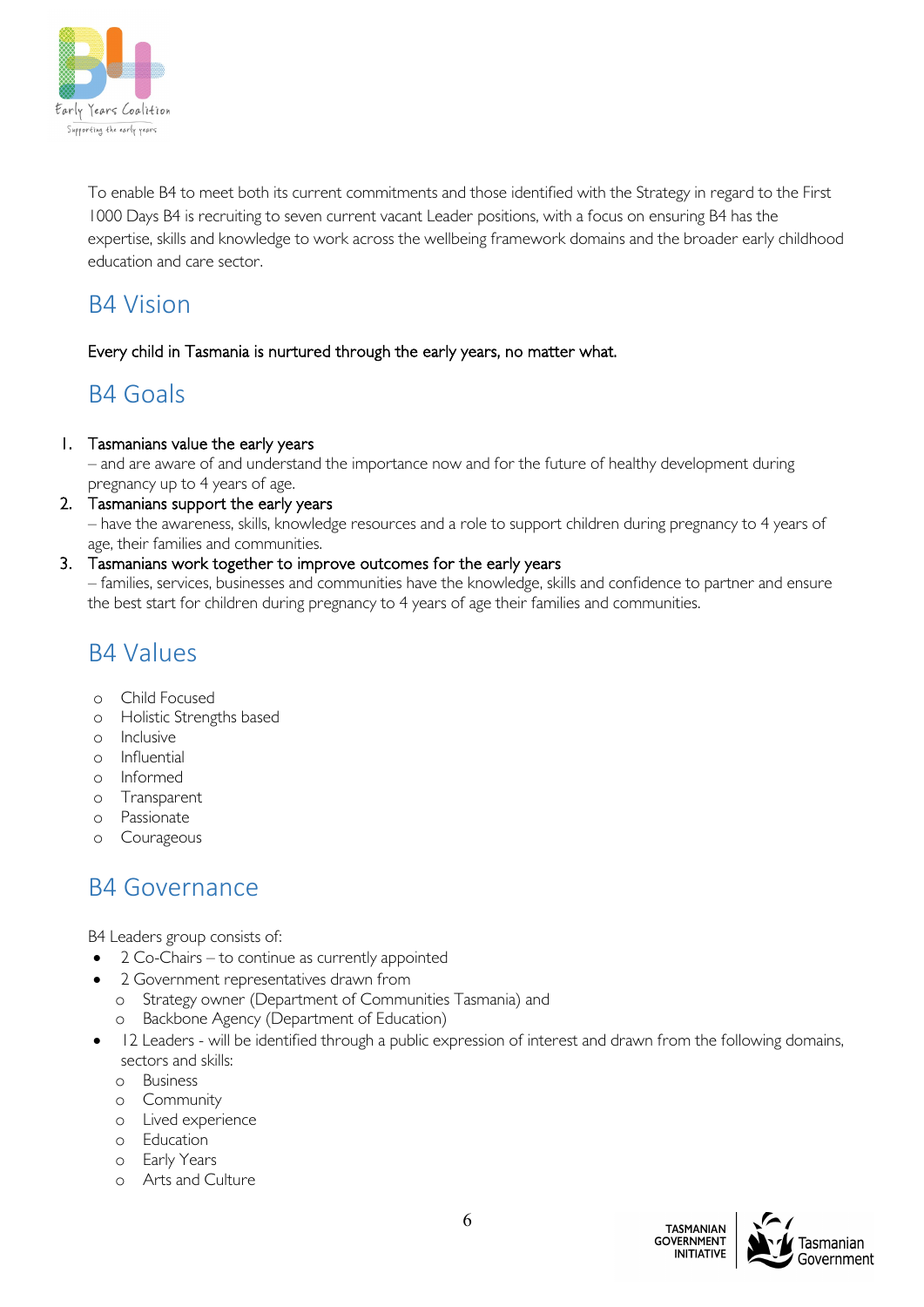

- o Disability
- o Tasmanian Aboriginal children, families and communities
- o Culturally Diverse
- o Health
- o Change Makers
- o Communications and marketing
- o Innovators

The B4 Leaders Group will also convene a Technical, Data and Measurement Working Group and other working groups as required on a case-by-case basis for distinct time periods.

B4 Coalition Leaders will be appointed for an initial period of two years and may be reappointed for a further term of two years.

## <span id="page-6-0"></span>Current B4 Leaders:

Co-Chair's Elizabeth Daly OAM and

Leanne McLean, Tasmanian Commissioner for Children and Young People. B4 Leaders Di Nailon OAM Dr Becky Shelley Ros Cornish Lea Lawson Bronwyn Tamplin Mel Gray, Department of Communities Tasmania Suzanne Purdon, Department of Education

### <span id="page-6-1"></span>Role of the B4 Coalition Leaders

B4 Coalition Leaders will:

- Raise awareness of the importance of the early years, pregnancy to 4 years with a focus on the First 1000 Days
- Participate in the activities of B4
- Represent and promote B4 in the wider community
- Commit to and undertake an annual B4 Leaders Plan of Action, supported as appropriate by the B4 Support Team, in alignment with B4 agreed activities and goals
- Contribute to the development of B4 goals and priorities for the early years in Tasmania, including those specific to the First 1000 Days
- Provide advice and analysis to government on:
	- o an outcome and measurement framework for the First 1000 days
	- o the First 1000 Day actions as identified in the Child and Youth wellbeing (CYWB) Strategy
	- o future research opportunities in the First 1000 Days and
	- o future priorities for the First 1000 days under the CYWB Strategy
	- Encourage organisations and individuals to become B4 Members, Supporters and Friends and
- <span id="page-6-2"></span>• Promote a shared outcome and measurement framework, and practices